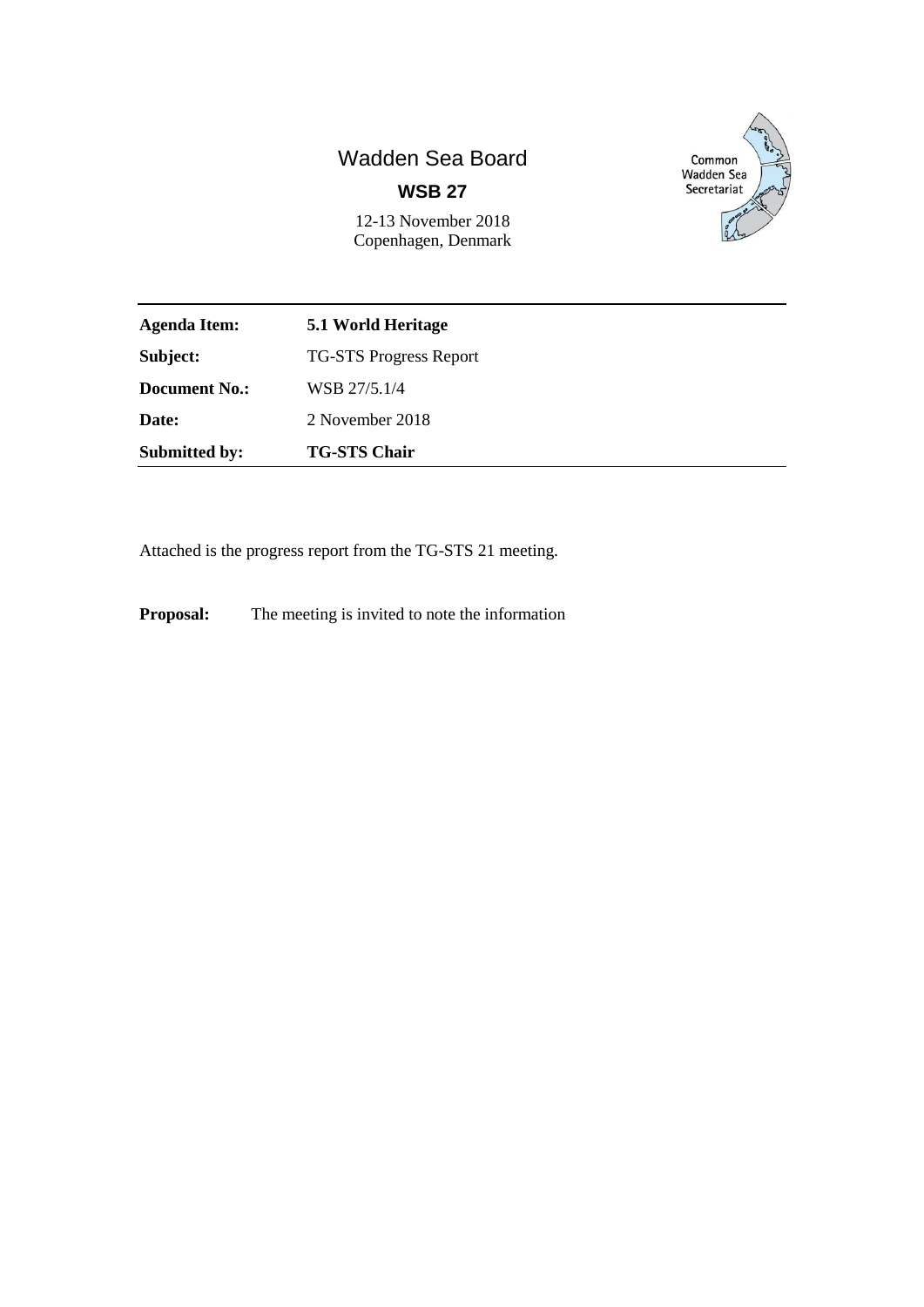# Progress Report TG-STS

The TG-STS met in Bohmstedt (Schleswig-Holstein) on 21 September 2018 and discussed the following items:

## **1. TWSC Review Process**

TG-STS endorsed the draft summary and the proposed draft Terms of References to be submitted by the TG-STS chairman for further consideration the WSB workshop on 17 October 2018

TG-STS underlined the importance of cooperation with the Network Group Education because of the overlapping target groups, as well as with universities may join the TG-STS as members in the future.

## **2. Planned or ongoing regional WH activities**

TG-STS took note of and discussed ongoing or planned bilateral/regional projects implementing the tourism strategy and action plan at the regional level in order to link these activities trilaterally.

The Netherlands

- Film WAD will first be shown on the 1st October in Leeuwarden, and then from the 4th of October in the cinemas.
- A new marketing programme for the entire Dutch Wadden Sea is under way First target group are the local people and entrepreneurs.
- A programme for product development in Wadden Sea World Heritage region is in preparation incorporating PROWAD Link. The programme will run until 2026 with financial support from the provinces and the Waddenfund.
- Re-Organisation of the Dutch Wadden Sea World Heritage programme. The new institutional setting is not yet clear, this will also determine the staffing of the Dutch Wadden Sea World Heritage team.
- Cooperation with the Dutch Crossbill Guide publisher to develop a travel guide for the Dutch Wadden Sea area. The guide will contain routes and also connect entrepreneurs. Target group is the deep Green tourist. Publication spring 2019.
- The ten Dutch World Heritage sites will have a joint stand at the cycling and walking fair in Utrecht and Gent.
- Kanoet, is a theatre show in the Netherlands aimed at children to tell them about the nature of the Wadden Sea. The producers are interested to translate the show in German and Danish as well.

#### Lower Saxony

- A 5-year project started to further develop the National Park partner programme.
- Cooperation with the German hiking association has started (health aspects, Thalasso, therapeutic landscapes)
- The closing event of the Waddenagenda project will take place at the annual World Heritage Forum in Leer on 3 December 2018 (deadline registration 12 November)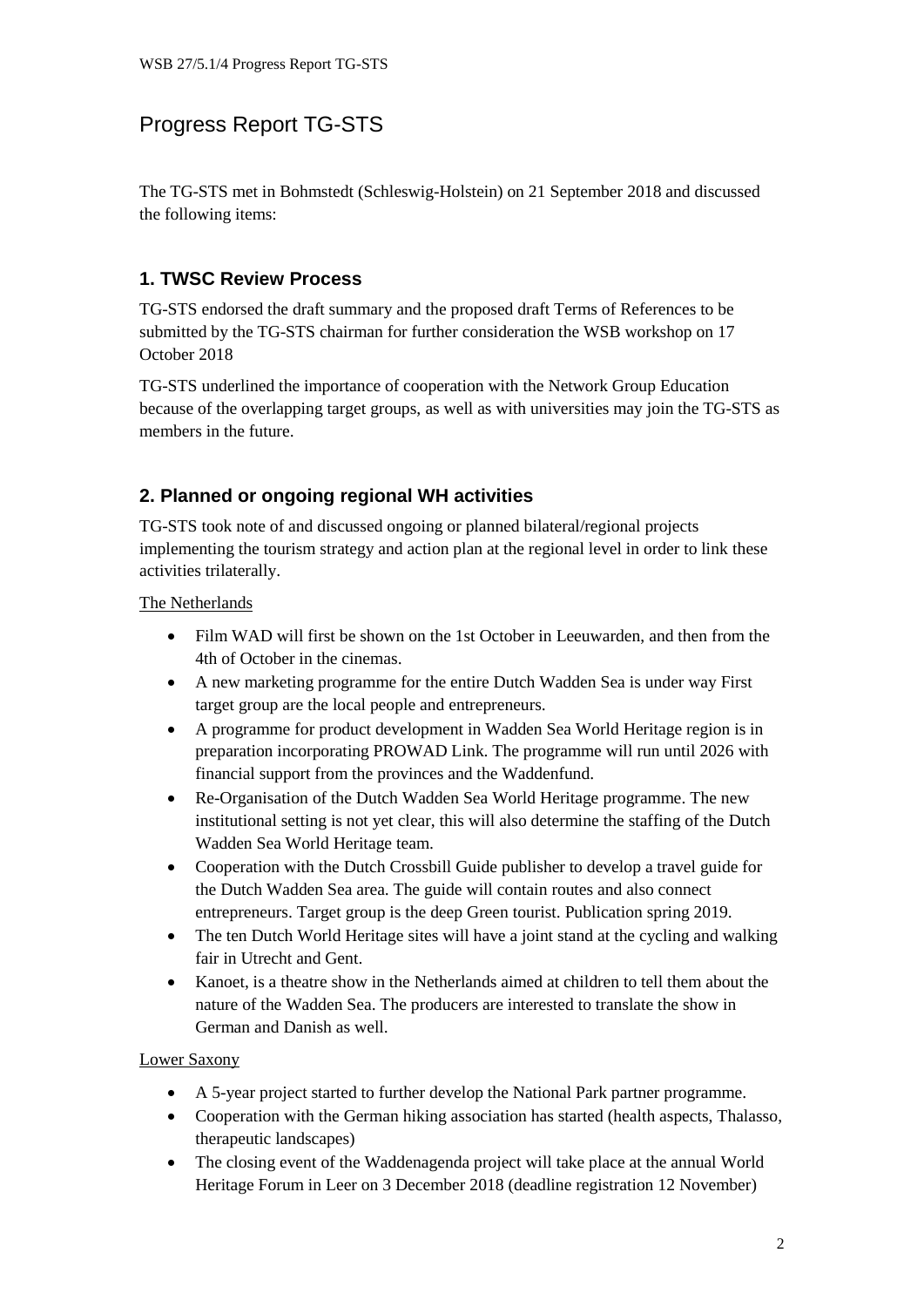• 10th Migratory Bird Days in the Wadden Sea National Park of Lower Saxony 13-20 October 2018

### Schleswig-Holstein

- 2nd visitor survey in the German Wadden Sea was published which confirmed the outcome of the first one in 2013 (conducted in the framework of PROWAD).
- A bird watching guide training was be conducted by the NAKUWA project at the end of September. About 64 persons from Denmark and Schleswig-Holsteins applied for the workshop but only 24 could be selected.
- The 'National Park Partnership Plus'' is currently evaluated in the regional ITI project and in cooperation with the stakeholders.
- Journalist journey from six European countries under the theme 'culinary' took place at the Hamburger Hallig and in cooperation with some national park partners.
- The  $10<sup>th</sup> WH$  anniversary is the national park annual theme in 2019. The planned trilateral bike event will run from the border of Denmark to Hamburg and carried out in cooperation with National Park Partner.

### **Denmark**

- The new National Park Plan (2019-2025) will fully integrate Wadden Sea World Heritage.
- Joint project 'World Heritage Sites in Southern Denmark' (Wadden Sea, Kings of Jelling, Christiansfeld) aims to increase awareness and pride amongst locals and create experiences for incoming tourists.
- Collaboration with the Danish National Parks and Danish Outdoor Council on a Code of Conduct, Junior Ranger, competence development for nature guides, and developing learning material for the education programme 'MitVadehav'.
- Cooperation with Nordic national parks in a project on 'Recreative Balances'
- Establishment of gates, info places, welcome sites, routes and paths to the Wadden Sea National Park and World Heritage (2019 – 2015)
- Project on Mandø with three work packages (transformation of farm land, SMART) islands, welcome centre) in cooperation with with Danish Nature Fund, Municipality of Esbjerg, private funds, Business Region Esbjerg, Danish Nature Agency

## **3. Overview on planned or ongoing trilateral activities**

TG-STS was informed about the start of the **PROWAD LINK** project 1 September 2018 and the preparation of the kick-off meeting on  $25 - 26$  September 2018. It is planned to organize a PROWAD LINK launch event in the Netherlands in January/February 2019 to invite the broader network, strategic partners from various sectors, as well as regional governments and NGOs engaging with the project. TG-STS meeting will be organized back-to-back to the planned launch event.

## **4. Preparation Sustainable Tourism Strategy and Action Plan 2018 - 2022**

TG-STS discussed a draft action plan which was prepared by the action plan workshop in Hamburg on 25 June 2018 and concluded that the action plan need to be better aligned with the PROWAD LINK project and connected to already existing projects (e.g. on local and